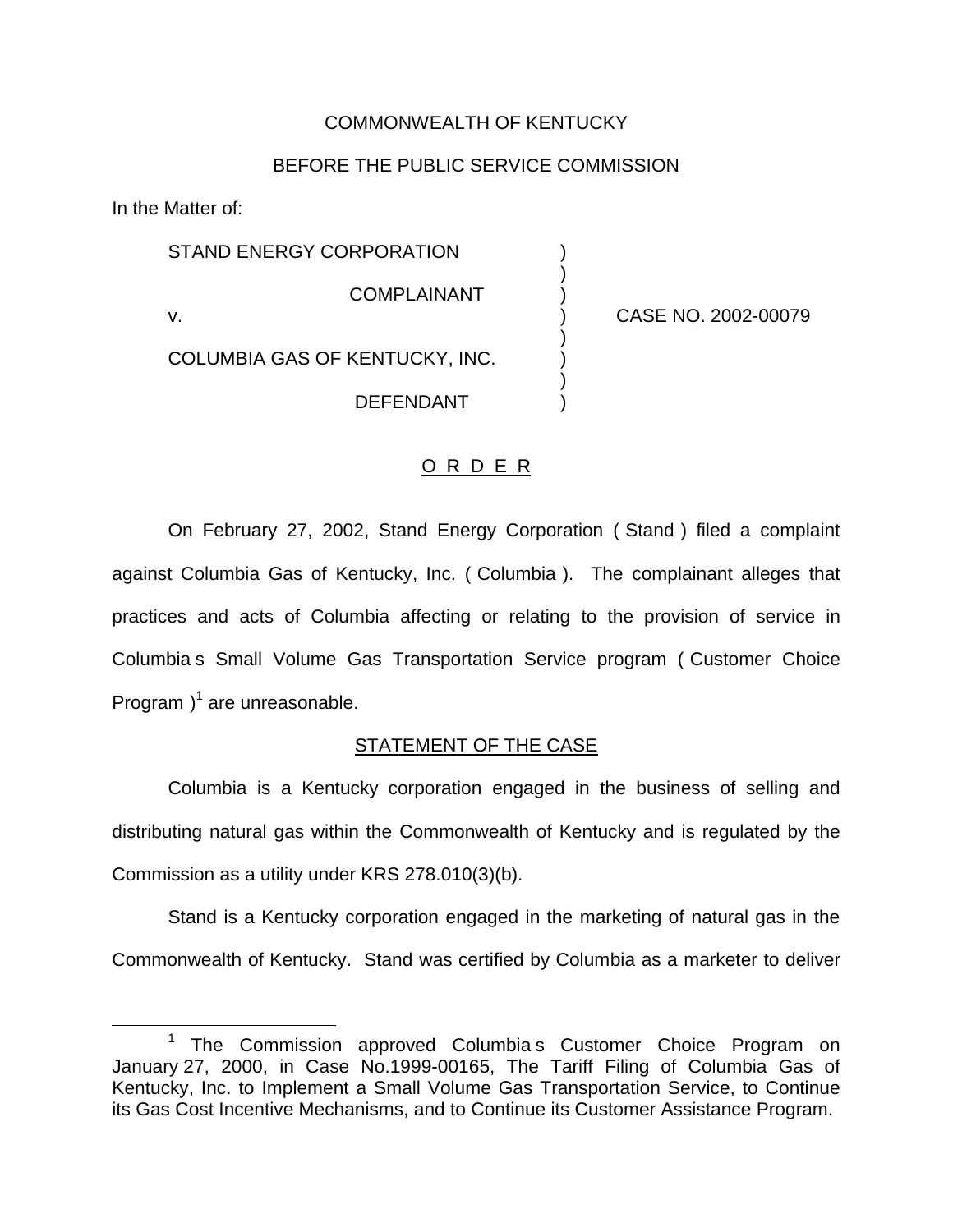natural gas, on a firm basis, into Columbia s system on behalf of customers receiving transportation service under Columbia s Customer Choice Program Small Volume Transportation Service Rate Schedule. It entered into a written Aggregation Agreement with Columbia on or about September 13, 2000.

Stand states that when natural gas prices began to rise in December 2000, Stand and Columbia agreed that Stand s customers should be returned to Columbia s sales service effective December 29, 2000 for the rest of the 2000-2001 heating season. Stand contends that to satisfy its delivery requirements under the Aggregation Agreement, it was required to purchase gas at a cost of over \$10/Dth and that the delivery of said gas resulted in an over-delivery to Columbia s system. Stand states that the Aggregation Agreement provides for an annual reconciliation to resolve imbalances between the deliveries it made to Columbia s system and the actual amount consumed by its Customer Choice customers for the 12-month period ended each July 31 and that it further provides that the reconciliation will be completed within 20 working days of July 31. Stand requested Columbia to reconcile the gas imbalance and return the imbalance while the gas was high enough for Stand to mitigate its damages. Stand alleges that Columbia refused to return the over-delivered gas until after the annual reconciliation. Stand further alleges that the reconciliation was not completed until October 2001. Stand contends that Columbia s failure to reconcile the imbalance prior to the annual reconciliation and failure to complete the reconciliation within the time frame established in the agreement caused Stand to suffer financial damages.

Stand asserts that Columbia s practices and acts relating to its provision of service are unreasonable and requests that the Commission enter an Order preventing

-2-